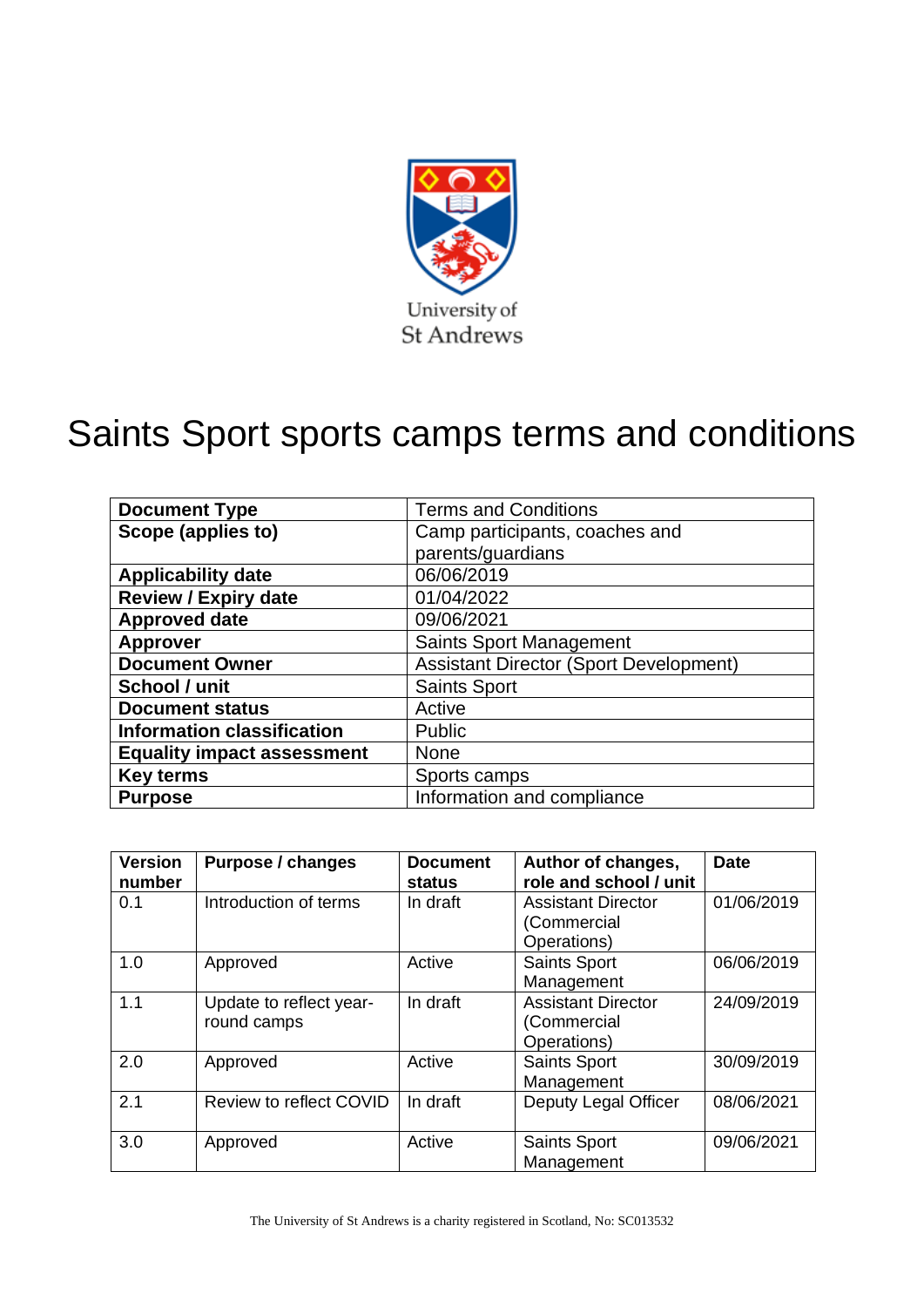



## **1. Introduction**

These terms and conditions outline the expectations of those involved in the delivery of and participation in Saints Sport Camps (SC) at the University of St Andrews. Engagement in the programme by a Student confirms their, and their parents', understanding of and agreement with these terms and conditions.

# **2. Definitions**

- *University* refers to the University of St Andrews.
- *Saints Sport* refers to the body comprising the Department of Sport & Exercise and the Athletic Union responsible for the sporting offer at the University of St Andrews.
- *Student* refers to a participant of the sports camps organised by Saints Sport.
- *Staff* refers to Saints Sport employees responsible for the delivery of the sports camp, including Directors, coaching staff and Residential Assistants, where applicable.
- *Residential Assistants (RAs)* refers to staff employees responsible for providing overnight supervision in the Hall of Residence for residential camps.
- *Sports Camp (SC)* refers to the delivery of sport and other sessions over the period of time advertised on the website.
- *Sports Centre* refers to the facilities, indoor and outdoor, used by Saints Sport for the delivery of the Sports Camp.

# **3. General**

The University agrees to make reasonable adjustments to facilitate the learning of any SC Student who is disabled, so long as we are informed about this at the time of application.

#### **4. The Law**

- 4.1. The University of St Andrews has a duty of care towards all staff and students, particularly those regarded by law as being most vulnerable. Although in Scotland a person is considered an adult from the age of 16, the [Protection of Vulnerable Groups \(Scotland\) Act 2007,](https://www.legislation.gov.uk/asp/2007/14/contents) concerning the duty of care for children and vulnerable adults, applies to anyone under the age of 18. The University will take reasonable steps to protect the young people on its SC programme.
- 4.2. SC Students agree to observe all aspects of Scottish law, the University's [Non-Academic](https://www.st-andrews.ac.uk/media/student-services/documents/Non-Academic%20Misconduct%20Policy.pdf)  [Misconduct Policy,](https://www.st-andrews.ac.uk/media/student-services/documents/Non-Academic%20Misconduct%20Policy.pdf) and the [Sports Centre's Terms and Conditions,](https://www.st-andrews.ac.uk/media/saints-sport/documents/termsconditions/10.%20Sports%20Centre%20terms%20and%20conditions.pdf) in order to ensure the safety and wellbeing of all SC participants. In case of failure to observe the law, misconduct policy or terms and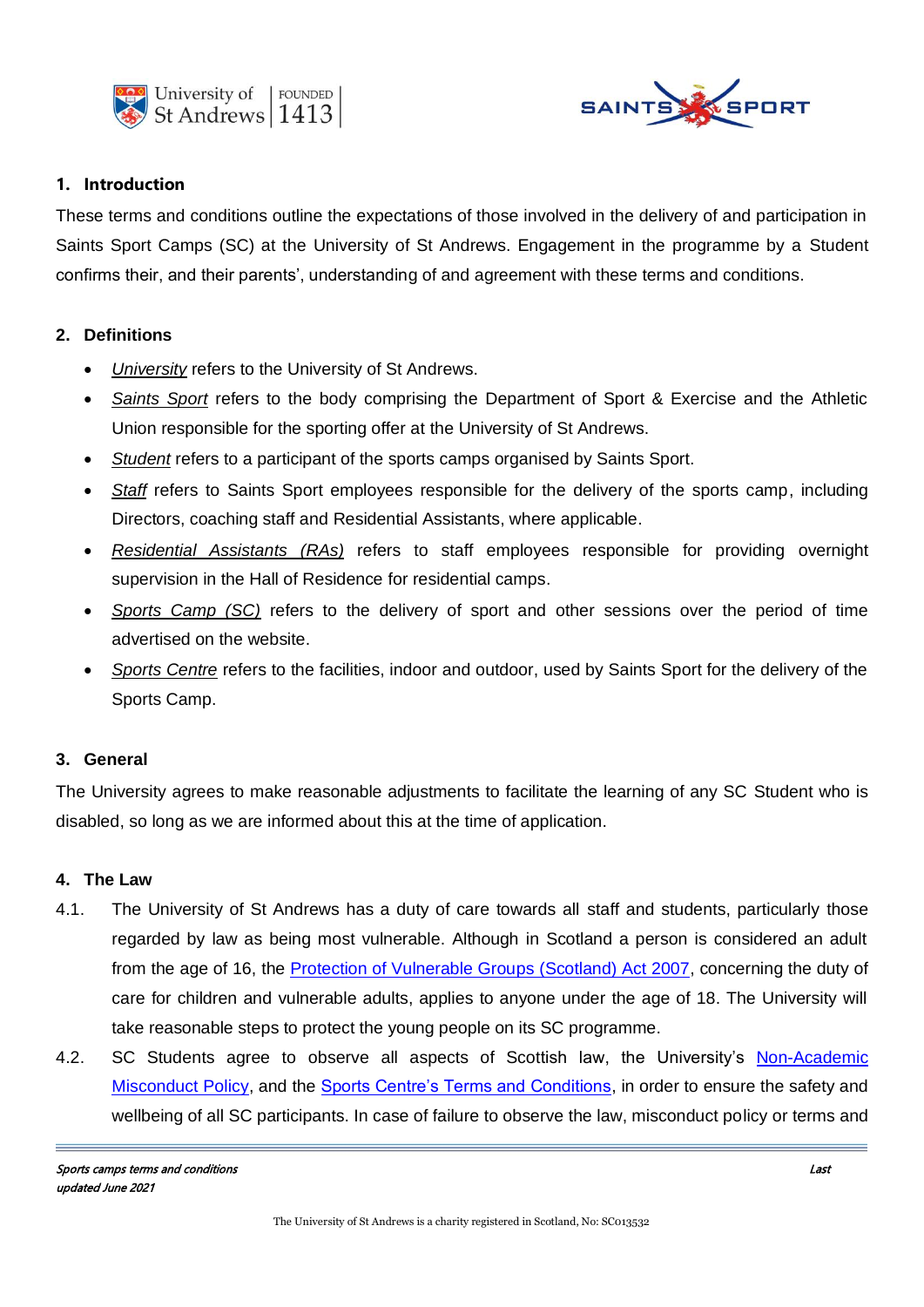



conditions, the University reserves the right to take disciplinary action, up to and including expulsion from the programme.

- 4.3. The SC Student must agree to all statutory requirements placed upon them while in the UK. The SC Student should be aware that from the age of 16 they will be considered an adult in Scotland, which means that, amongst other things, they will be deemed capable of signing a legally binding contract and have the right to consent to medical, surgical or dental treatment.
- 4.4. It is the responsibility of the SC Student to be aware of how these aspects of Scottish law might affect them or any decisions they might make while in Scotland.
- 4.5. SC Students must observe Scottish law in all respects, including but not limited to:
- 4.5.1. *Alcohol, Tobacco, Drugs*: In the UK it is illegal for anyone under the age of 18 to buy or to be bought alcohol or tobacco, and it is a criminal offence to smoke in premises open to the public. The use of illegal drugs may result in police involvement and dismissal from the SC.
- 4.5.2. *Bullying and harassment*: Bullying is a criminal offence in Scotland, and the ill treatment of others will be taken very seriously.

# **5. Staffing**

5.1. The University agrees to provide staff for its SC programmes, to fulfil the roles of coaching and instruction, and where relevant the organisation of social and sporting activities and for residential camps, to provide overnight supervision and pastoral care in the hall of residence.

# 5.2. **Qualifications & Training:**

- *5.2.1 UK Coaching Certificate (UKCC):* All coaches involved in running the SC programmes are required to possess at least a UKCC Level 1 (or equivalent) qualification in their respective sport.
- *5.2.2 PVG Scheme*: The University will comply fully with the Protection of Vulnerable Groups Act 2007. It is mandatory for all coaching staff and RAs involved in running the SC programmes to be suitably qualified individuals to supervise persons who fall within the definition of vulnerable groups for the duration of an event, as per the PVG [or any successor] scheme, or other schemes operating within the UK or overseas. In this context, suitably qualified means valid membership of the [PVG scheme](https://www.mygov.scot/pvg-scheme/) (as operated in Scotland, or equivalent national schemes) in relation to the vulnerable groups who will be present.
- *5.2.3 Safeguarding Training*: it is recommended that all coaching staff and RAs involved in running the SC programmes have undergone **sport**[scotland's Safeguarding and Protection of Children](https://sportscotland.org.uk/coaching/safeguarding/) training and they must be aware of the University's [Safeguarding of Children, Vulnerable Adults and](https://www.st-andrews.ac.uk/media/human-resources/new-policy-section-documents/safeguarding/safeguarding-children-policy.pdf)  [Prevention of Radicalisation Policy](https://www.st-andrews.ac.uk/media/human-resources/new-policy-section-documents/safeguarding/safeguarding-children-policy.pdf) and Saints Sport's [Protection of Children, Young People and](https://www.st-andrews.ac.uk/media/saints-sport/documents/termsconditions/1.%20Protection%20of%20children.pdf)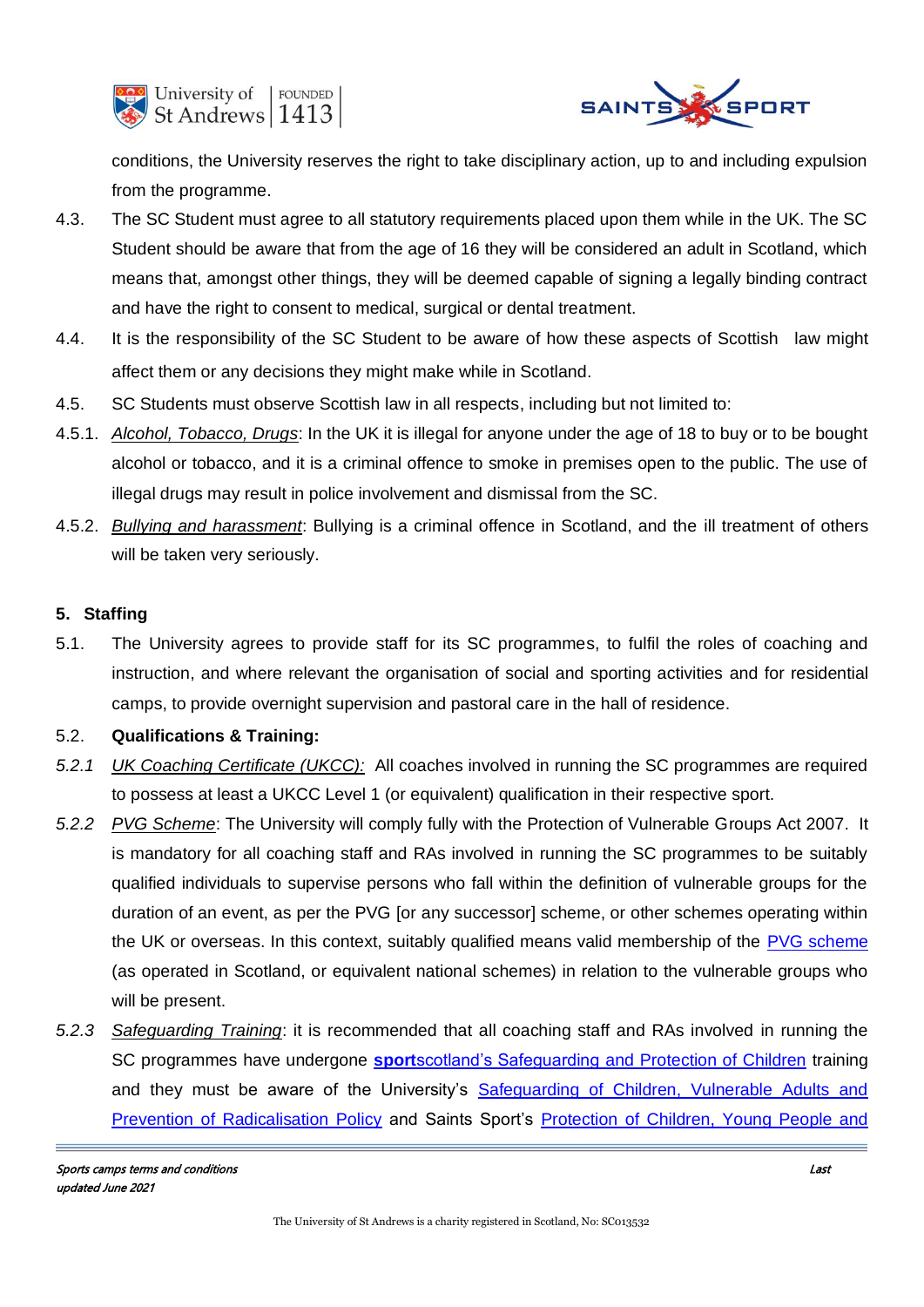



# [Vulnerable Adults Policy.](https://www.st-andrews.ac.uk/media/saints-sport/documents/termsconditions/1.%20Protection%20of%20children.pdf)

5.3. **Unsupervised activity:** Students on residential camps will be permitted to explore St Andrews unsupervised, although they will be expected to remain in groups of two or more, and must return to any designated meeting point on time. Staff will request contact numbers, and SC Students will be expected to carry a working and charged mobile phone with them at all times.

# **6. Sign in/Sign Out Policy:**

- *6.1 Introduction:* All children must be signed in and signed out at all SC by a parent/guardian.
- *6.2 Sign-in/sign-out:* Staff will be available 15-30 minutes prior to the start time of each camp to sign in your child. Staff will meet and greet you and your child at the designated location, which will be communicated to you before the start of the camp, and ask you to sign your child in. Once you have signed your child in you can leave them in our care and we will remain responsible for them until they have been signed out. Staff will return children to the same location at the end of the camp so that you can sign your child out.
- *6.3 Change in collection requirements:* If you wish to collect your child early or another individual is collecting your child then please inform a member of the SC coaching staff when you drop off your child.
- *6.4 Late collections:* If you are going to be late to pick your child up please phone Reception on 01334 462190. Staff will only be available to look after your child for up to 15 minutes after the end of the camp.
- *6.5 Authorisation for unaccompanied travel:* We will require written authorisation in advance informing us that your child is allowed to travel to and from the camp unaccompanied. Please email [sport@st](mailto:sport@st-andrews.ac.uk)[andrews.ac.uk.](mailto:sport@st-andrews.ac.uk)

# **7. Accommodation (Residential Camps)**

The University is an adult environment, and as such its buildings and premises (including the residences) have not been designed, developed nor built with the needs of children in mind.

- 7.1. Residential SC Students will be provided with full-board accommodation in an HMO Licensed University Hall of Residence that follows strict guidelines to ensure the Health and Safety of its residents.
- 7.2. SC Students attending the SC programme:
- 7.2.1. Are not allocated to share a room with a child of the opposite sex
- 7.2.2. Are not allocated to share a room either with a child considerably older than them, nor an adult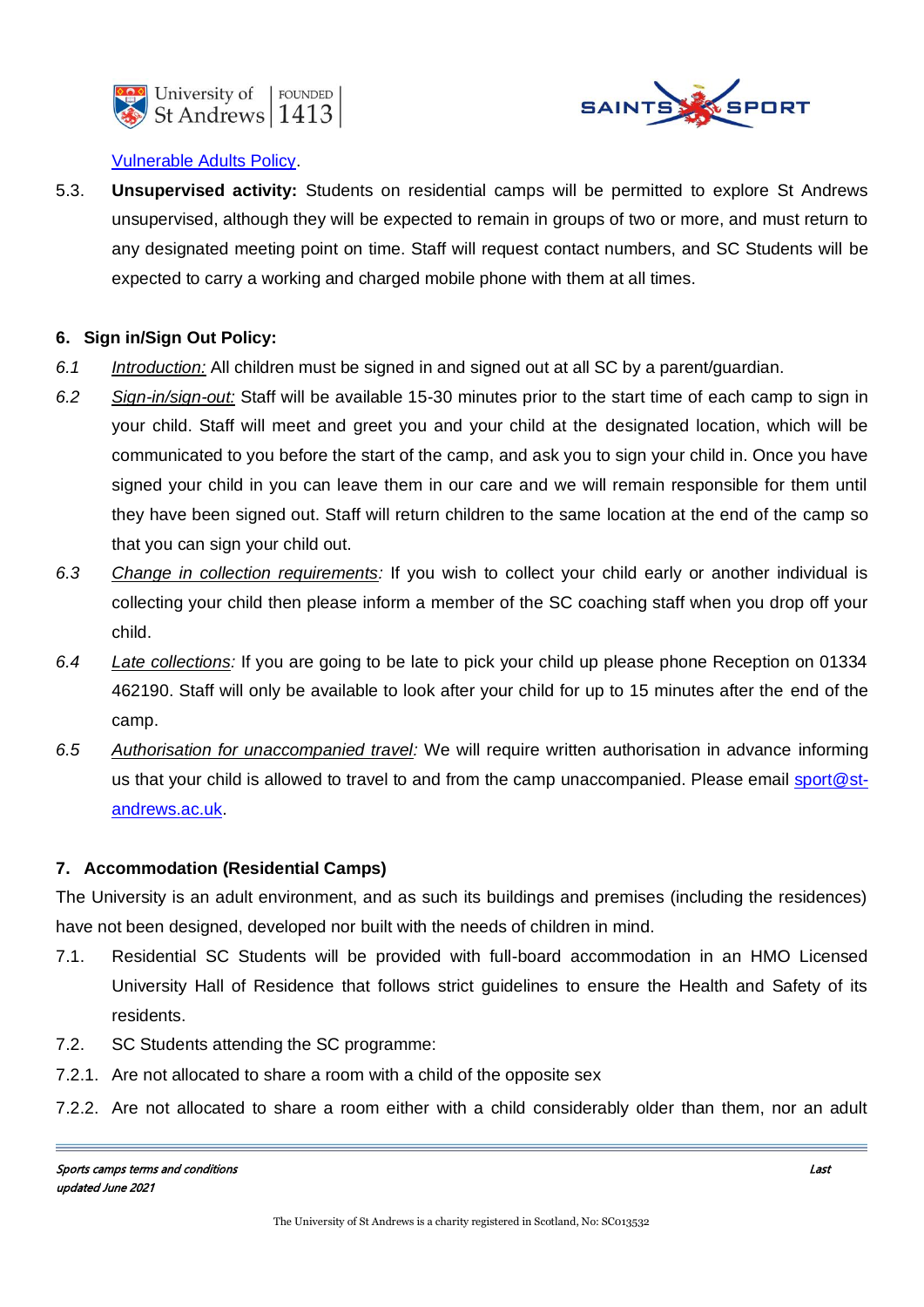



(except where that adult is the parent of the child)

- 7.2.3. Will be grouped together as far as is reasonable/possible and not allocated ad hoc rooms spread randomly throughout the residence
- 7.2.4. May have to share toilet and kitchen facilities with other residents and their guests/visitors depending on the residence allocated
- 7.2.5. Agree to observe the rules and regulations of the Hall of Residence, which will be provided on arrival. These rules and regulations pertain to:
	- o *Tidiness*: rooms must be kept clean and tidy.
	- o *Behaviour*: SC Students must keep noise to a minimum at all times and respect the other Students and staff living and working around them. SC Students are forbidden from sitting on window ledges and rooftops, from dropping, pouring, or throwing objects or materials out of windows.
	- o *Curfew*: SC Students must agree to observe the nightly curfew of 10pm, and must not leave the hall of residence between the hours of 10pm and 7am.
	- o *Visiting other Students' rooms*: SC Students may not enter the room of another Student after any curfew.
	- o *Personal Possessions*: SC Students' personal belongings and valuables are their responsibility and SC Students are strongly advised to lock their bedroom door whenever they are not in their room.
	- o *Fire Regulations*: SC Students must comply fully with all fire regulations, which apply to campus premises including but not limited to those which relate to fire prevention, keeping escape routes clear, and the evacuation of premises.
	- o *Waste disposal and recycling*: SC Students will be expected to uphold the University's principles of environmental sustainability.
- 7.3 **Access to internet materials:** While it is common place in educational establishments for children and young persons to filter internet content, to prevent access to a range of materials, such controls are not routinely put in place across universities. The University of St Andrews as a matter of policy does not censor content that students and staff can access during their time at the University. Parents, guardians should be aware that their children might be able to access materials through the University's Internet connection, which they ordinarily may not expect to access.

#### **8. Behaviour and discipline**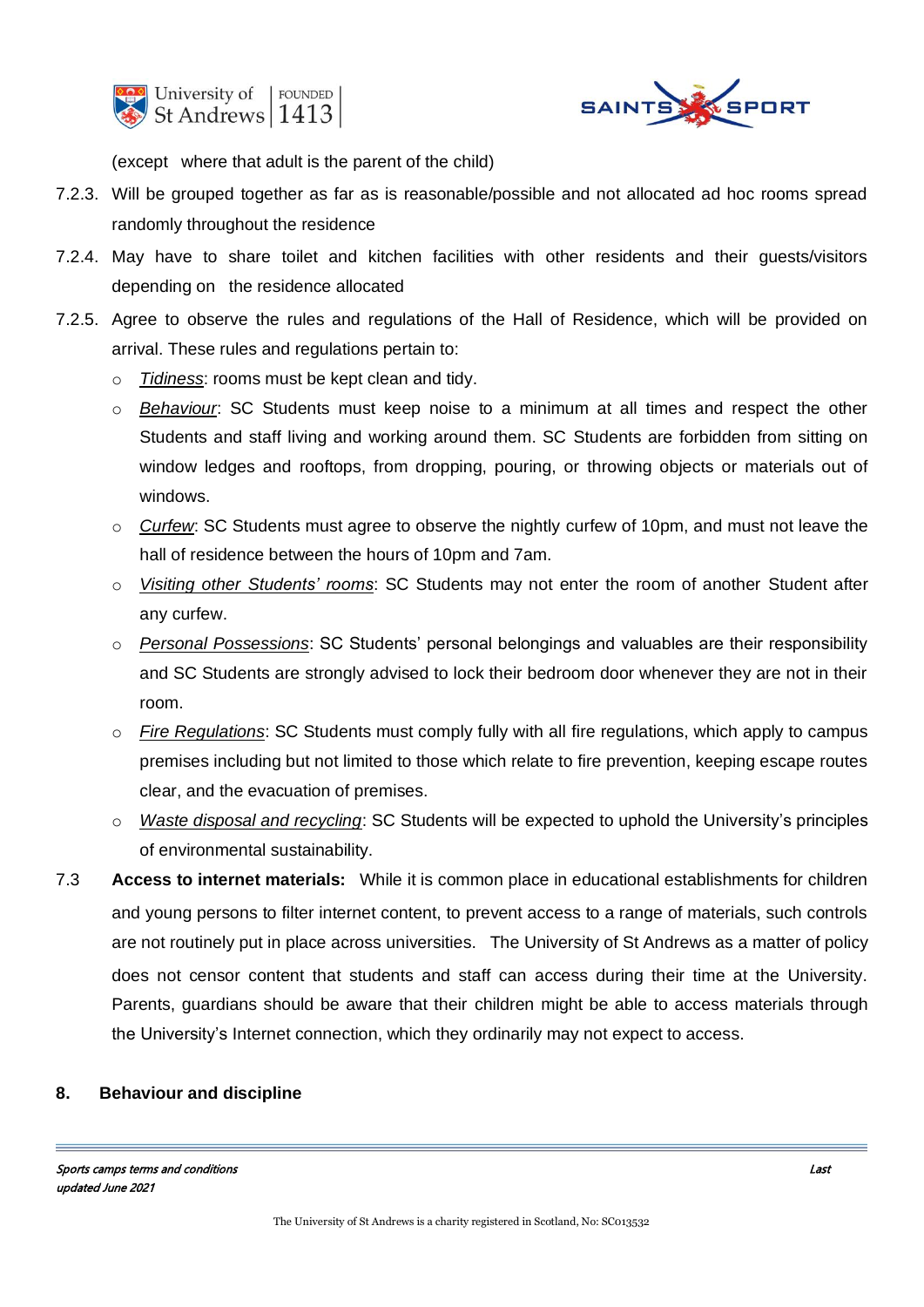



SC Students must agree to observe all aspects of Scottish law, the [University's Code of Conduct,](https://www.st-andrews.ac.uk/students/rules/conductdiscipline/conduct/) the SC terms and conditions and any other SC rules and regulations communicated to Students at the induction, in order to ensure the safety and wellbeing of all participants. In case of failure to observe the code of conduct or rules and regulations, the University reserves the right to take disciplinary action.

- 8.1. **Code of Conduct:** The University's [Non-Academic Misconduct Policy](https://www.st-andrews.ac.uk/media/student-services/documents/Non-Academic%20Misconduct%20Policy.pdf) is based on principles such as accountability, respect, collegiality, and sustainability. SC Students agree to observe the same standard of behaviour as matriculated Students of the University of St Andrews: <https://www.st-andrews.ac.uk/students/rules/conductdiscipline/conduct/>
- 8.2. **General behaviour:** SC Students must behave in an orderly, responsible and sober manner, and at all times respect the rights and view of others. SC Students shall refrain from committing any criminal or civil offence, creating mess or rubbish, graffiti, unauthorised use of electrical and media devices, sending messages or images by electronic means which the University considers to be inappropriate, swearing or bad manners, throwing projectiles inside any premises or in other places not designated for lawfully carrying out such activities.
- 8.3. **Disciplinary procedures:** The University reserves the right to take disciplinary action if an SC Student fails to meet the University's expectations of conduct. Disciplinary procedures will follow the principles of privacy and confidentiality.
- 8.3.1. Disciplinary procedures take into account the short length of the SC programme and seek to ensure that, as far as possible, disciplinary matters are addressed within the duration of the programme. The University may impose any, or any combination, of the following penalties for misconduct:
	- o Oral reprimand.
	- o Request for compensation, in money or money's worth representing the value of any property damaged and/or a fine.
	- $\circ$  Suspension, or in relevant cases, dismissal from the programme at the discretion of the SC Director.
- 8.4 **Attendance and Punctuality:** Students are expected to attend all sessions and activities and to arrive punctually for the specified start time and with all the equipment they need.

# **9. Data Protection**

9.1. The information the University holds about SC Students will not be passed on to any other organisation.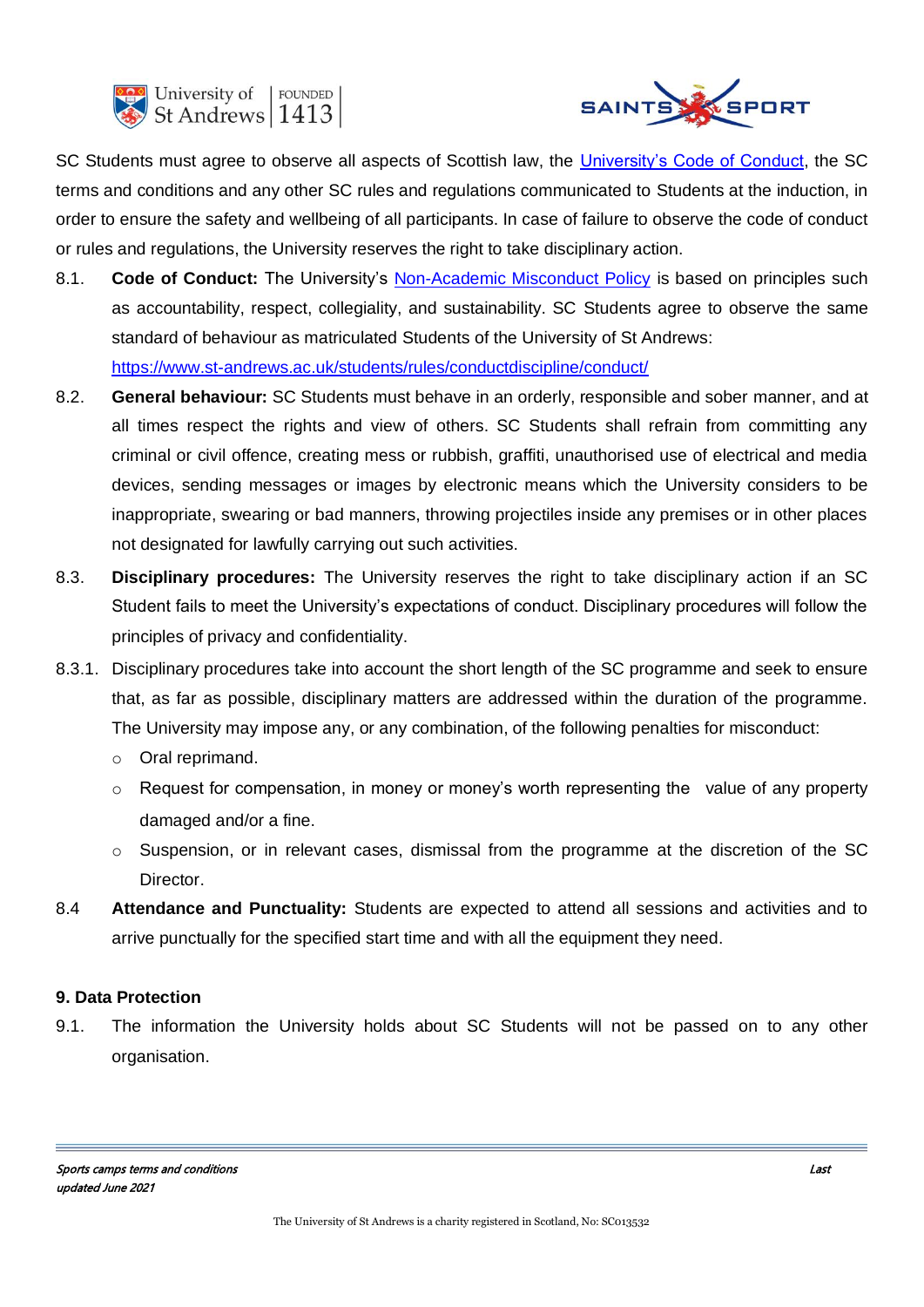



- 9.2. The University may contact SC Students about promotions and events, services and facilities, and important operational information about the Sports Centre. If SC Students are not willing to receive this information, they should advise the University by email at [sportscamps@st-andrews.ac.uk.](mailto:sportscamps@st-andrews.ac.uk)
- 9.3. Any information collected by the University is used fairly, stored safely and not disclosed to any other person unlawfully, in compliance with the data protection principles that are set out in the Data Protection Act 1998. Unless the University is informed otherwise, in writing:
- 9.3.1. SC Students' personal information will be retained for the purpose of distributing marketing information or other information that the University might normally send to alumni.
- 9.3.2. At the end of the Sports Camp, the SC Students may be asked to complete anonymous evaluation surveys, the results of which will be circulated to relevant members in the University.

## **10. Safety Information & Medical Treatment**

- 10.1. **Personal information**: The SC Director will retain the relevant emergency contact information and medical details for children under their care; this data will be stored securely and will be easily accessible at all times.
- *10.1.1. Medical conditions*: SC Students must notify SC staff of any qualifying medical conditions or disabilities they have at the time of application, to enable the University to put in place any reasonable adjustments that will facilitate access to services.
- *10.1.2. Illness*: Students should inform a staff member immediately if they are feeling unwell.
- *10.1.3. Medication*: It is the responsibility of the SC Student to buy or bring, and to administer, any medication they might need while in St Andrews. **SC staff cannot administer any medication to SC Students, including over-the-counter medications such as analgesics, decongestants, or antihistamines**. If the SC Student decides to purchase their own medication at a pharmacy, it is strongly recommended that the SC Student consult their parent or guardian or ask the advice of a healthcare professional.
- 10.1.3. *Medical insurance*: SC Students and their parent or guardian must ensure that they have adequate medical insurance for the duration of their stay in the UK. The National Health Service (NHS) is the primary medical service in the UK, although healthcare available to international SC Students is dependent on visa status and any reciprocal health arrangements, which the UK might have in place with another country.
- *10.1.4. Emergency consent*: The parent or guardian agrees that, in the event of an emergency where the SC Student is unable to consent and if it is not possible to contact a parent or guardian, the University of St Andrews may authorise emergency medical treatment, acting on medical advice in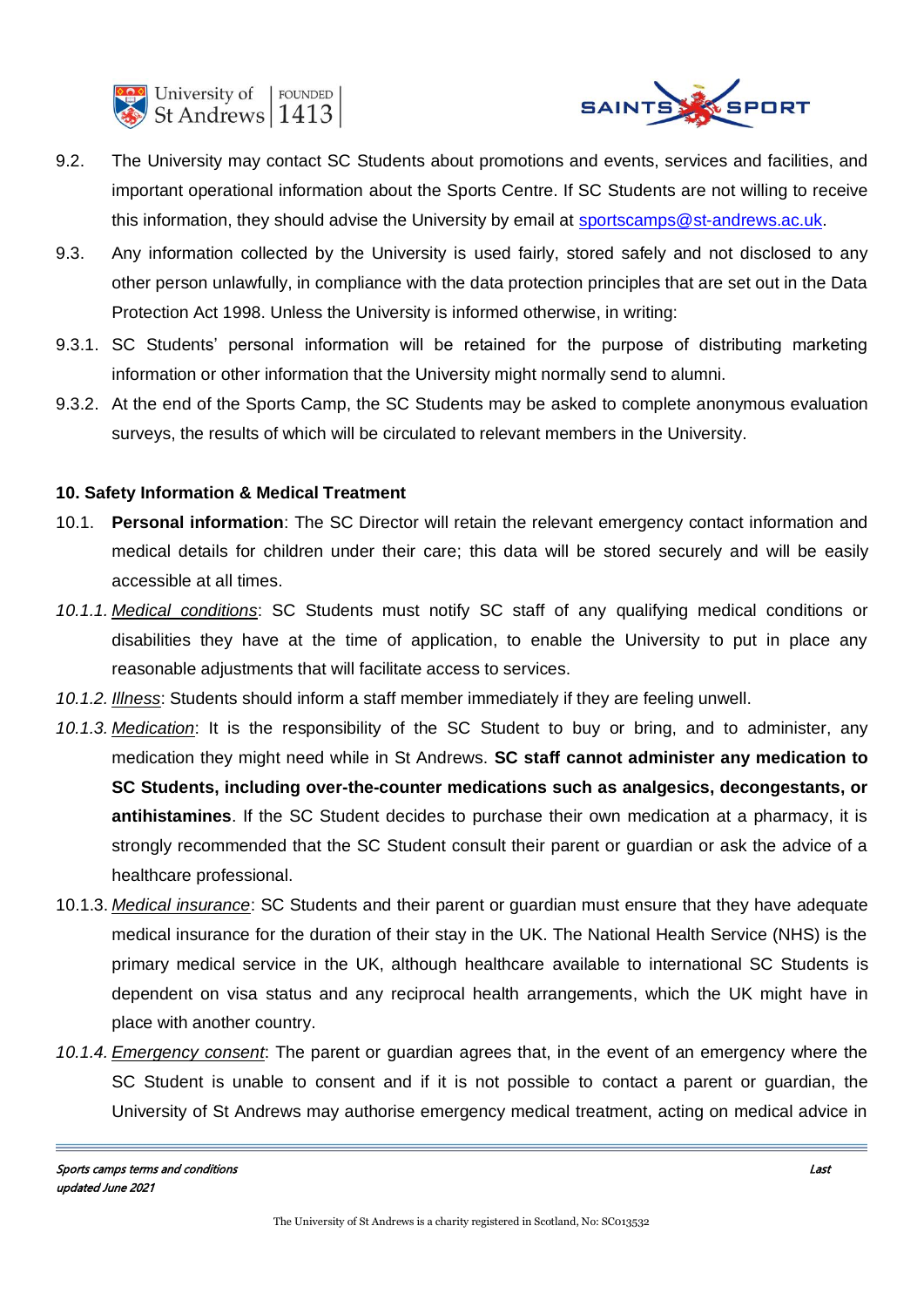



the best interests of the SC Student.

- *10.1.5. Emergency contact details*: The parent or guardian agrees to provide contact details to the University so that it knows who to contact in the event of a medical or other emergency.
- *10.2.* **First Aid:** all operational staff at the University Sports Centre have a minimum 1 day Emergency First Aid at Work (EFAAW) qualification. First Aid kits are clearly visible and identified throughout the Sports Centre and signage displaying the appointed first aiders is available around the building. All SC staff, including RAs, are aware of the procedure for reporting accidents, how to obtain first aid provision and the procedures for contacting healthcare professionals in the case of a medical emergency.
- *10.3.* **Camp induction:** The University agrees to take reasonable care to ensure that SC Students are informed of any possible risks and dangers during their time on the SC. SC Directors will hold an induction session at the start of each camp, which sets out various procedures in relation to the premises to be used and the behaviour expected of the SC Student, including but not limited to health and safety procedures, fire drills, rules relating to absence, discipline and sickness.

# **11. Liability & Insurances**

- 11.1. The SC Student and their parent or guardian will be liable for the payment of tuition fees in advance of the SC commencing. The University reserves the right to withdraw the place of the SC Student if fees are not paid by the specified deadline.
- 11.2. The SC Student and their parent or guardian must ensure that they purchase Travel Insurance that would normally include cover for, amongst other things, medical expenses, repatriation, cancellation, and personal liability.
- 11.3. The SC Student and their parent or guardian will be liable for any damage or loss that the University might incur as a result of any unlawful, negligent, unreasonable or unwarranted action, behaviour, omission or decision on the part of the SC Student.
- 11.4. The parent or guardian agrees to act as guarantor for the payment of SC fees and any other sums owed to the University, and is liable for any damage or loss that the University might incur as a result of the SC Student's behaviour.

# **12. Parental responsibility and consent**

12.1. The University will not act *in loco parentis* (in the place of a parent), and the Student's parent or guardian will normally remain primarily responsible for the welfare of the Student.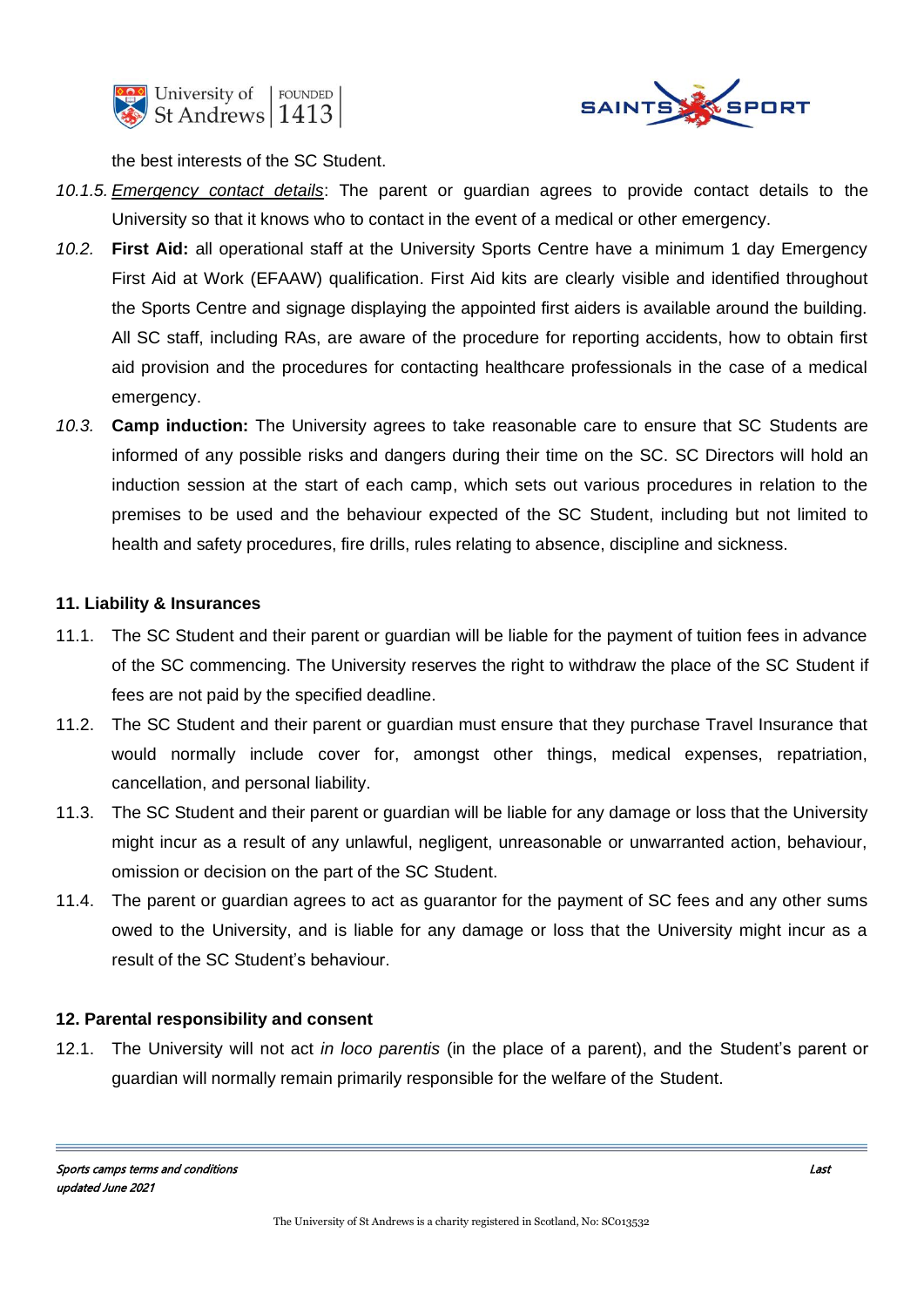



- 12.2. The parent or guardian will be responsible for providing consent if needed at any stage of the organisation, travel, or visa application process.
- 12.3. The parent or guardian will normally be responsible for the personal welfare of the SC Student, including but not limited to the provision of relevant information pertaining to travel, UK law, medical care, details about the course, as well as access to funds for miscellaneous expenses while on the programme.
- 12.4. The parent or guardian must sign the "Letter of Consent for Students Travelling to the UK" and must ensure that this letter is carried by their child during travel to the UK, as it may be requested by the authorities on arrival in the UK.
- 12.5. Neither the University nor Saints Sport will be responsible for the loss of members' property whilst use is made of the Sports Centre or related facilities.
- 12.6. The parent or guardian should ensure that the Student understands that all the SAEC students are expected to observe Scottish Law, the University's Code of Conduct and additional SAEC Rules and Regulations, and that failure to abide by these rules could result in disciplinary action or possible expulsion from the programme.

# **13. Sports Facility**

- 13.1. The dress code is based upon the premise that dress and appearance shall not be such as would impede or be disruptive to physical activity.
- 13.2. Appropriate and clean footwear is essential in all indoor activity spaces and on the all-weather facilities.
- 13.3. The University of St Andrews and Saints Sport recognise that from time to time the use of Information Communication Technology (ICT) and photographic & video equipment may be requested in its facilities (this includes all devices capable of capturing photographic and video content, including smartphones). Anyone intending to use ICT and/or photographic and video equipment at the Sports Centre must gain approval in advance from Saints Sport staff and comply with the full terms and conditions outlined in the 'Media & Photography Policy'. Full details can be found at the Sports Centre Reception and online:

## <https://www.st-andrews.ac.uk/sport/aboutus/termsandconditions/>

13.3.1 Please be aware that accredited Saints Sport photographers may be present around the facility from time to time and cameras in and around the Sports Centre may be active for match analysis, promotional and publicity purposes.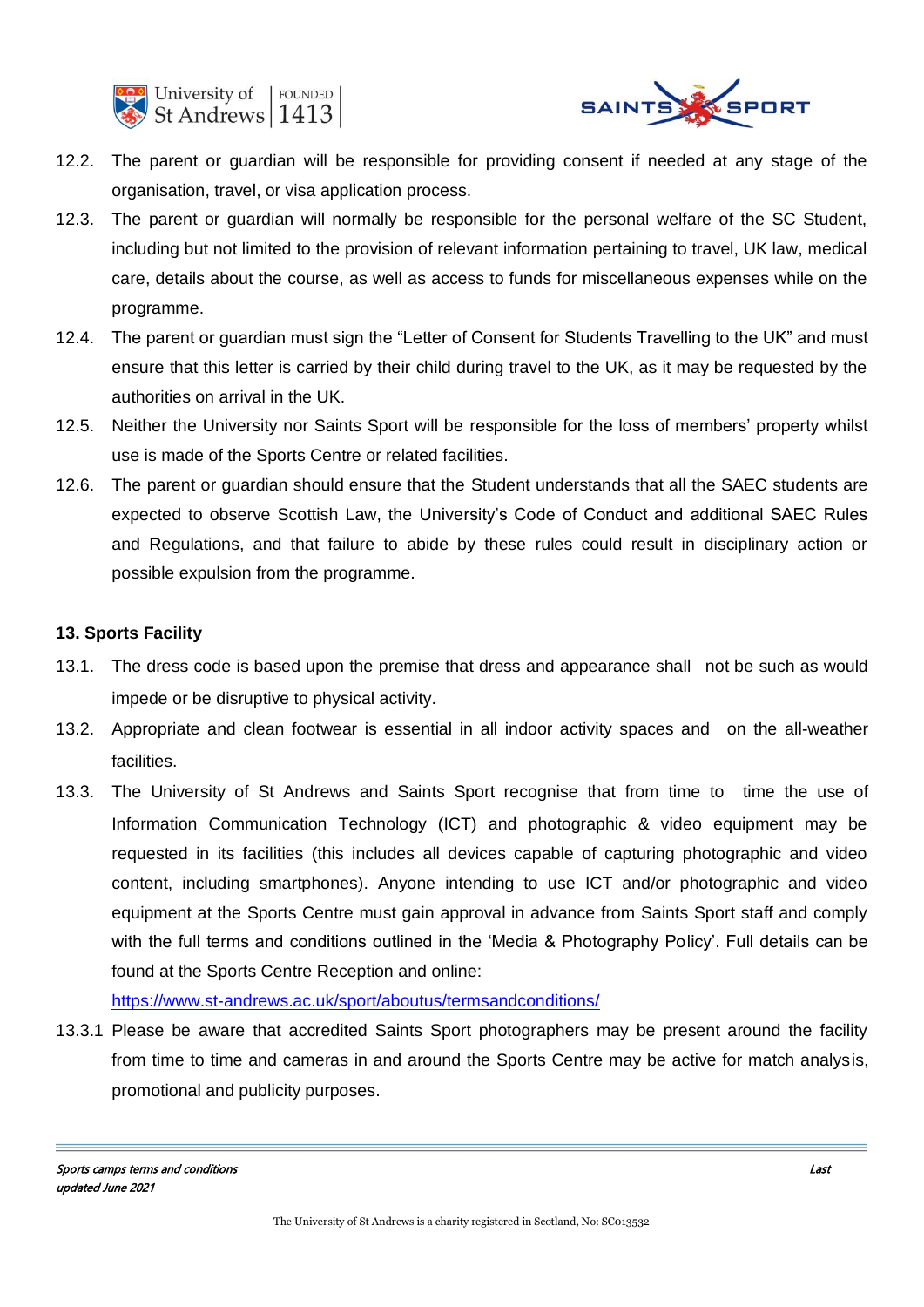



## **14. Cancellations**

- 14.1. The University endeavours to deliver the SC programme as it is set out online. In certain circumstances, the University may consider it appropriate to make changes to the individual camps or sessions within the SC, including cancellation of that course in exceptional circumstances. In the event of a change or cancellation Saints Sport will endeavour to provide as much advance warning as possible.
- 14.2. The University will not refund any fees which may have been paid if such cancellation or variation of the SC is as a result of the occurrence of extraordinary events or circumstances beyond the University's reasonable control, including acts of God, terrorism, industrial disputes (including industrial disputes from University employees), fire, flood, tempest and national emergencies. This clause is not applicable to any cancellation contemplated by clause 16.

# **15. Students under 16 years of age**

The parent or guardian of any SC student under 16 years of age accepts liability on behalf of that student in relation to all obligations or responsibility detailed above.

#### **16**. **COVID-19**

- 16.1 The parties acknowledge the ongoing COVID-19 crisis in the UK and accept their obligation to comply with any official guidance from the Scottish Government and/or UK Government.
- 16.2 Notwithstanding the terms of clause 14, if either we or the Student has to cancel the booking because UK or Scottish Government public health measures imposed as a result of the Covid 19 pandemic mean it is unlawful (i) for the Student to travel to or to use the venue for the SC or any accommodation booked or (ii) for the University to offer or open the venue for the SC or any accommodation booked, the Student may choose either to:
	- (i) (subject to availability) transfer the booking to a later date free of any administration charges but the Student will have to pay any difference in price if the cost of the new booking is higher; or
	- (ii) obtain a refund of the amount already paid by or on behalf of the Student for the booking, less any administrative costs which we incur in processing such refund.
- 16.3 The Student acknowledges that COVID-19 may require the University to take one or more of the following measures for the safety of the University's staff or contractors and the safety of others attending the SC:
	- (i) impose maximum delegate numbers at either the SC or any activity to be carried out as part of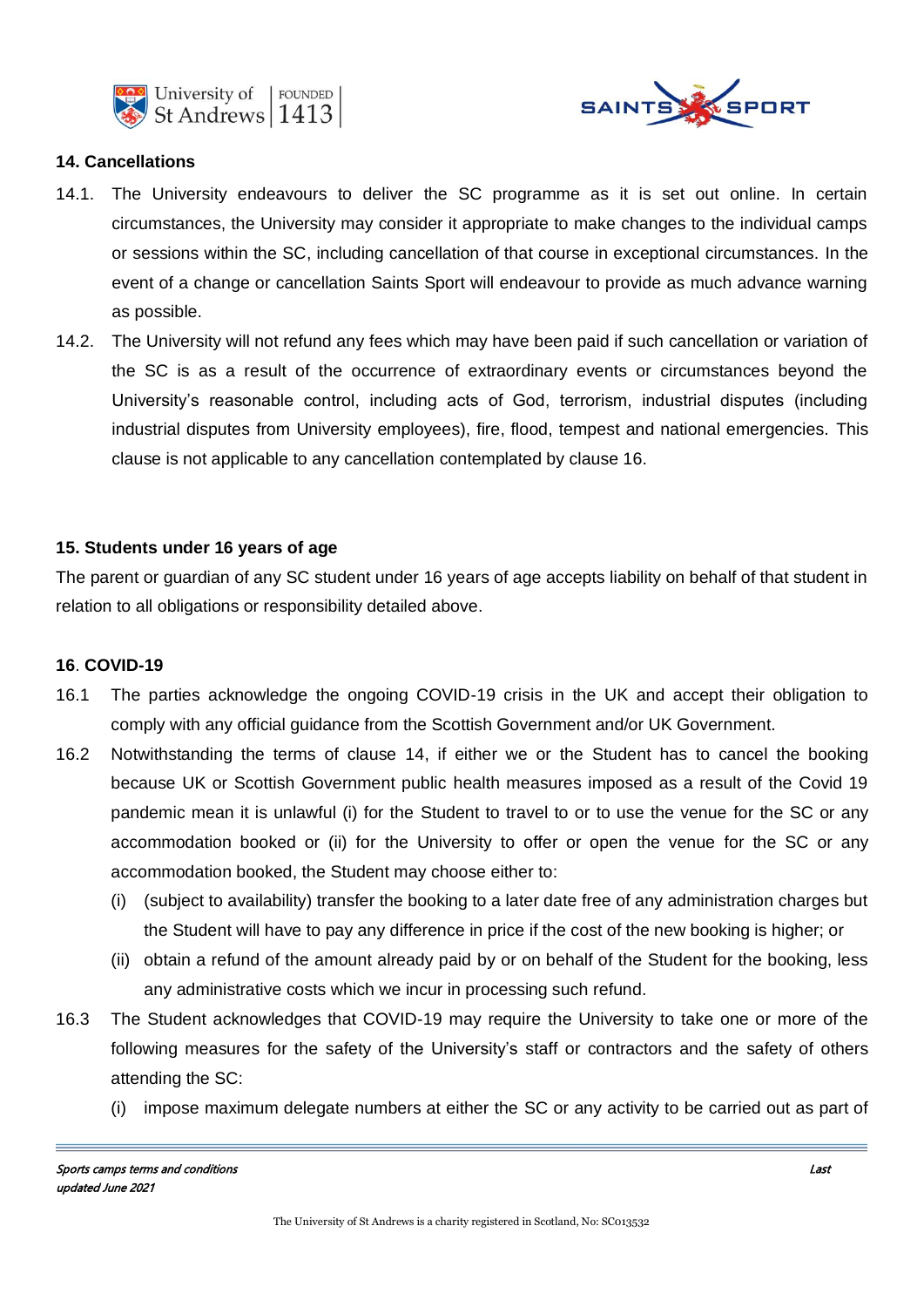



the SC;

- (ii) limit food or drink availability;
- (iii) impose specific requirements regarding personal protective equipment such as the wearing of masks;
- (iv) restrict the numbers of overnight stays if applicable;
- (v) limit any planned entertainment for the SC or any activity to be carried out as part of the SC;
- (vi) designate alternative entrance and exit routes; and/or
- (vii) require the Student to take such steps or measures as we require to prevent the spread of Covid-19 or to comply with laws and guidance relating to Covid-19.
- 16.4 The Student Client shall, comply with all laws and guidance relating to Covid 19, included but not limited to the size and composition of any gatherings, whilst on our premises or property.
- 16.5 The provisions of clause 16.3 and 16.4 are notwithstanding and supersede all other clauses in these terms and conditions.

Agreement to Responsibilities: The Parent/Legal Guardian

I,\_\_\_\_\_\_\_\_\_\_\_\_\_\_\_\_\_\_\_\_\_\_\_\_\_\_\_\_\_\_\_(Parent/Legal Guardian of the SC Student), understand and agree to the above responsibilities.

Parent/Guardian signature:\_\_\_\_\_\_\_\_\_\_\_\_\_\_\_\_\_\_\_\_\_\_\_\_\_\_\_\_\_\_\_\_\_\_\_\_\_\_\_\_

Date: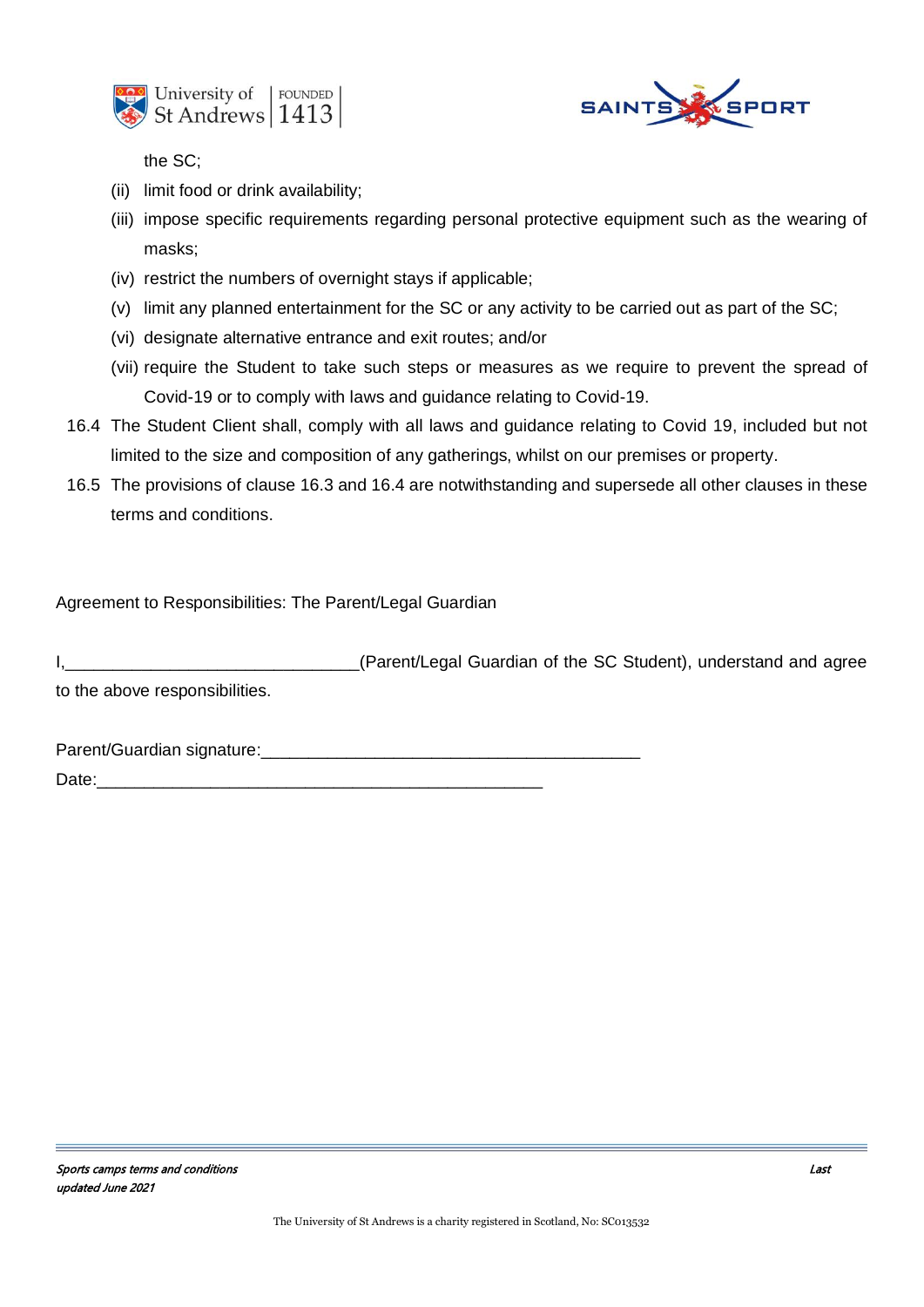



| <b>Version</b><br>number | <b>Purpose / changes</b>               | <b>Document</b><br><b>status</b> | Author of changes,<br>role and school /<br>unit         | <b>Date</b> |
|--------------------------|----------------------------------------|----------------------------------|---------------------------------------------------------|-------------|
| 0.1                      | Introduction of terms                  | In draft                         | <b>Assistant Director</b><br>(Commercial<br>Operations) | 01/06/2019  |
| 1.0                      | Approved                               | Active                           | <b>Saints Sport</b><br>Management                       | 06/06/2019  |
| 1.1                      | Update to reflect year-<br>round camps | In draft                         | <b>Assistant Director</b><br>(Commercial<br>Operations) | 24/09/2019  |
| 2.0                      | Approved                               | Active                           | <b>Saints Sport</b><br>Management                       | 30/09/2019  |
| 2.1                      | Review to reflect<br><b>COVID</b>      | In draft                         | <b>Deputy Legal Officer</b>                             | 08/06/2021  |
| 3.0                      | Approved                               | Active                           | <b>Saints Sport</b><br>Management                       | 09/06/2021  |